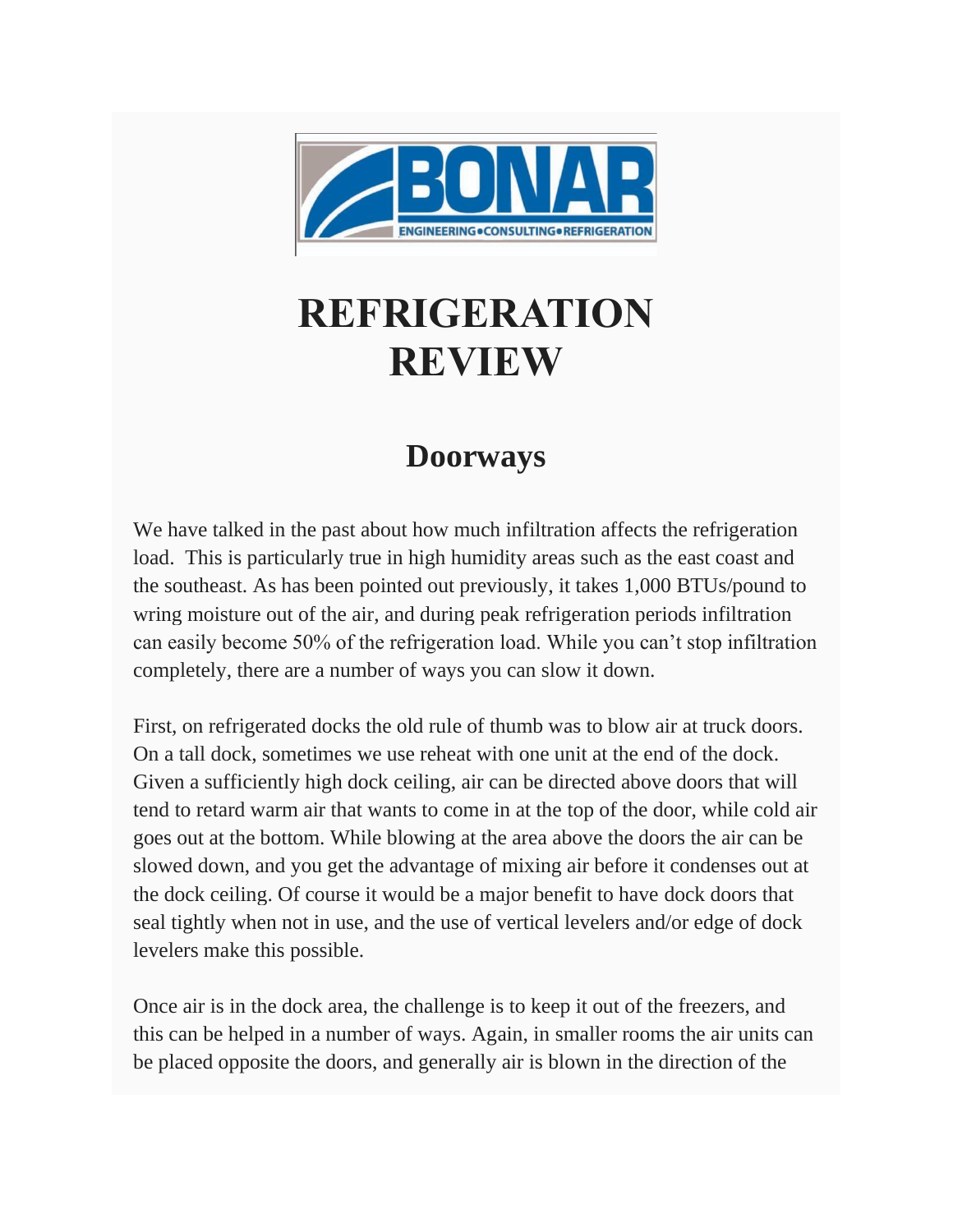doors neutralizing the warm air rising as it comes in the door. The use of rooftop units can take advantage of a placement more at the centroid of the load, which is usually one third of the way back from the dock area; and again, the air can be directed at the area above the doors.

Very often a mini-vestibule 6' to 8' deep can help retard the infiltration as it comes in. It can also provide a pocket of warm air which will mix with the humid dock air and help prevent condensation and ice formation. Very often, auxiliary heat can be used via door manufacturers such as Jamison, and sometimes you can use bright lights as a source of heat, which of course serves as a two-fold benefit from a safety point of view and heats the pocket of air in the vestibule – no different than home refrigerators today which use heated seal grommets to minimize moisture and condensation around freezer doors.

Here is a typical vestibule we use for freezer dock applications.